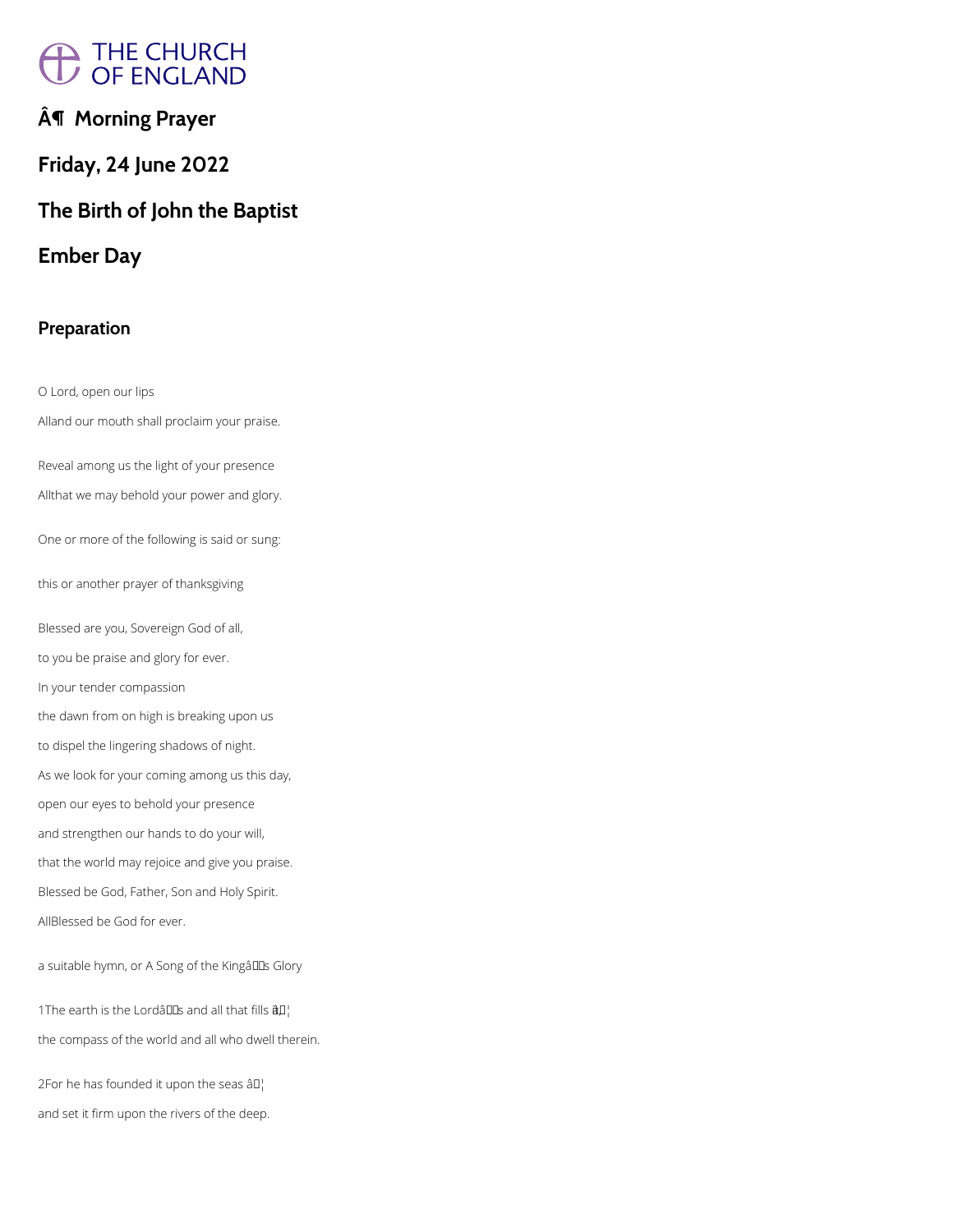3â $\square$ Who shall ascend the hill of the Lor $\triangleleft\!\!\!\!\!\!\!\square\!\!\!\!\perp\!\!\!\!\!\!\!\!\perp\!\!\!\!\!\!\!\!\!\perp$ or who can rise up in his holy place?â

4âDOThose who have clean hands and a pure hearâD¦ who have not lifted up their soul to an idol, nor sworn an oath to a lie;

5â $I$ IIThey shall receive a blessing from the Lor $I$ <sup>1</sup> a just reward from the God of their salvation.âDD

6Such is the company of those who seek him,  $\partial D_1$ of those who seek your face, O God of Jacob.

7Lift up your heads, O gates; be lifted up, you everlasting doors;  $\hat{a} \mathbb{I}^1$ and the King of glory shall come in.

8âDDWho is the King of glory? âDIThe Lord, strong and mighty, the Lord who is mighty in battle.âll

9Lift up your heads, O gates;

be lifted up, you everlasting doors; âll

and the King of glory shall come in.

10âLIWho is this King of glory?

âDIThe Lord of hosts,

he is the King of glory.an

Psalm 24

AllGlory to the Father and to the Son

and to the Holy Spirit;

as it was in the beginning is now

This opening prayer may be said

The night has passed, and the day lies open before us;

let us pray with one heart and mind.

Silence is kept.

As we rejoice in the gift of this new day,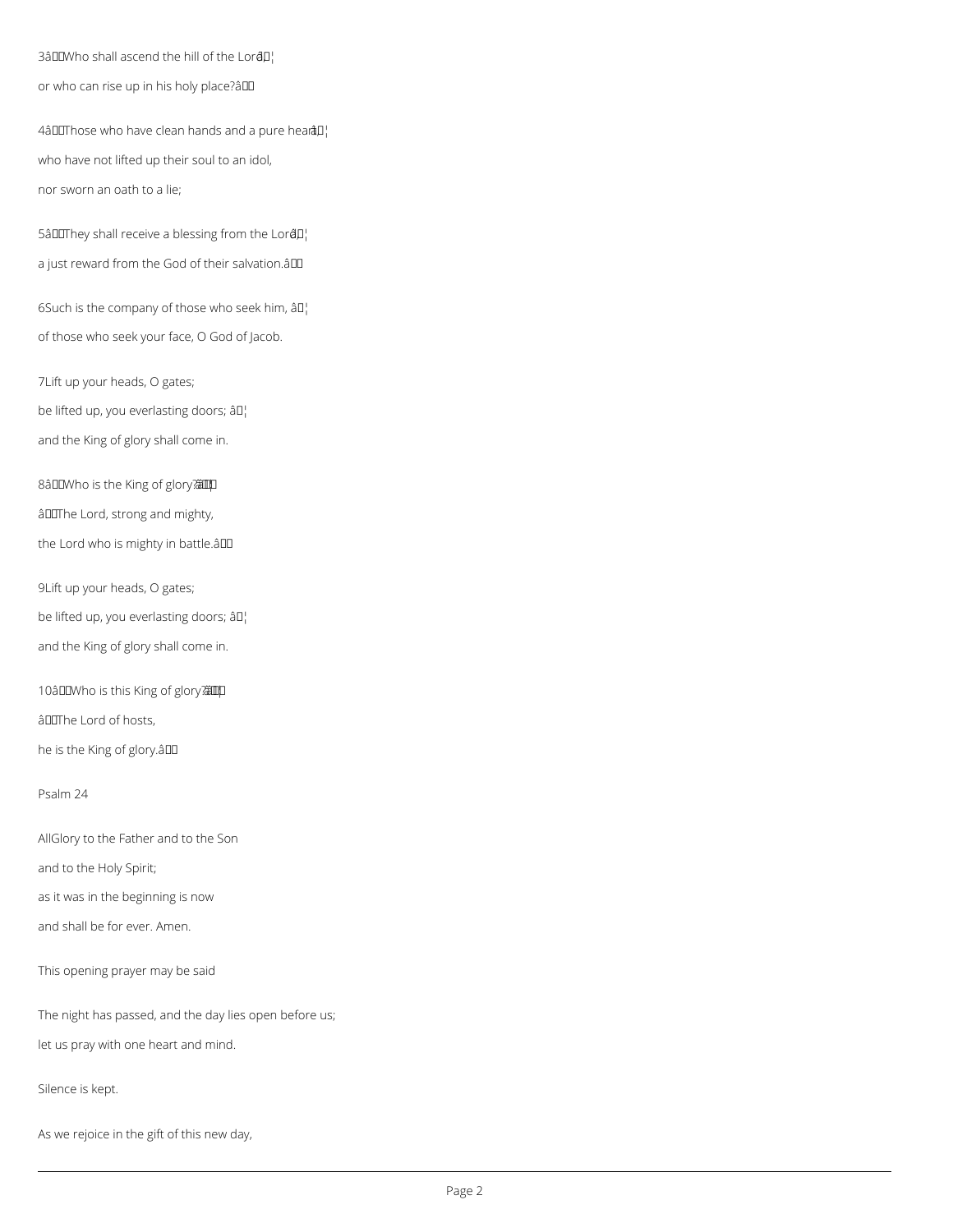so may the light of your presence, O God, set our hearts on fire with love for you; now and for ever. AllAmen.

## **The Word of God**

#### **Psalmody**

The appointed psalmody is said.

## **Psalm 50**

Refrain: Offer to God a sacrifice of thanksgiving.

1 The Lord, the most mighty God, has spoken $\hat{A}$  â $I$ <sup>1</sup>

2 Out of Zion, perfect in beauty, God shines forth; $\hat{A}$  â $I$ ] our God comes and will not keep silence.

3 Consuming fire goes out before him âD¦

and called the world from the rising of the sun to its setting.

and a mighty tempest stirs about him.

4 He calls the heaven above, $\hat{A}$  â $I_I^{\dagger}$ 

and the earth, that he may judge his people:

5 âDD Gather to me my faithful $\hat{A}$ D<sub>i</sub>

who have sealed my covenant with sacrifice.âDD

6 Let the heavens declare his righteousness, $\hat{A}$  â $\Pi_1^1$ 

for God himself is judge. Â R

7 Hear, O my people, and I will speak:Â âD¦

âDOI will testify against you, O Israel;

for I am God, your God.

8 â□ will not reprove you for your sacrifices  $\hat{a}$ ]

for your burnt offerings are always before me.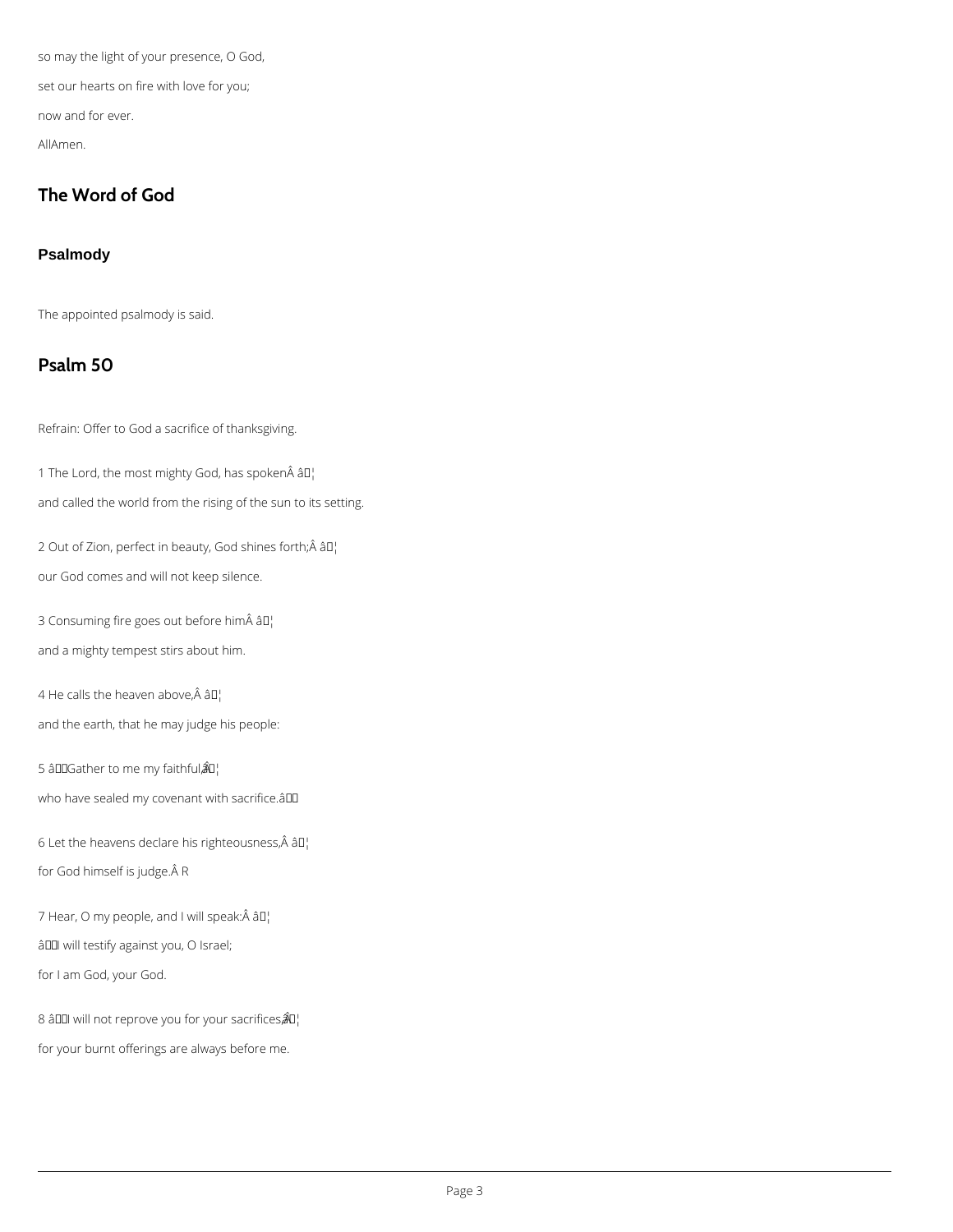9 â $\Box$  will take no bull out of your house $\hat{A}\Box$ nor he-goat out of your folds,

10 âDDF or all the beasts of the forest are mine $\hat{a}$ <sup>[]</sup> the cattle upon a thousand hills.

11 â00 know every bird of the mountains  $\mathbb{A}^1$ and the insect of the field is mine.

12 â $III$ f I were hungry, I would not tell you $\hat{A}II$ for the whole world is mine and all that fills it.

13 â00Do you think I eat the flesh of bulls $\hat{A}$  $I_1$ or drink the blood of goats?

14 âDD Offer to God a sacrifice of thanks giving  $\mathbb{R}^1$ and fulfil your vows to God Most High.

15 âDDCall upon me in the day of trouble $\partial a$ <sup>'</sup> I will deliver you and you shall honour me. $\hat{a}$ 

16 But to the wicked, says God: $\hat{A}$  â $II_1$ âWhy do you recite my statutes and take my covenant upon your lips,

17 â $\text{DIS}$ ince you refuse to be disciplined $\mathbb{A}^1$ and have cast my words behind you?

18 âDDWhen you saw a thief, you made friends with him $\mathbb{\hat{A}}$ u. and you threw in your lot with adulterers.

19 â $\Box$  Tou have loosed your lips for evil  $\angle \Box$ and harnessed your tongue to deceit.

20 âDDYou sit and speak evil of your brother $\hat{a}$   $\hat{a}$ <sup>1</sup>

you slander your own motherâlls son.

21 âThese things have you done, and should I keep silence? â¦

Did you think that I am even such a one as yourself?

22 âDDBut no, I must reprove you@L

and set before your eyes the things that you have done.

23 âDDYou that forget God, consider this well $\hat{A}$ U.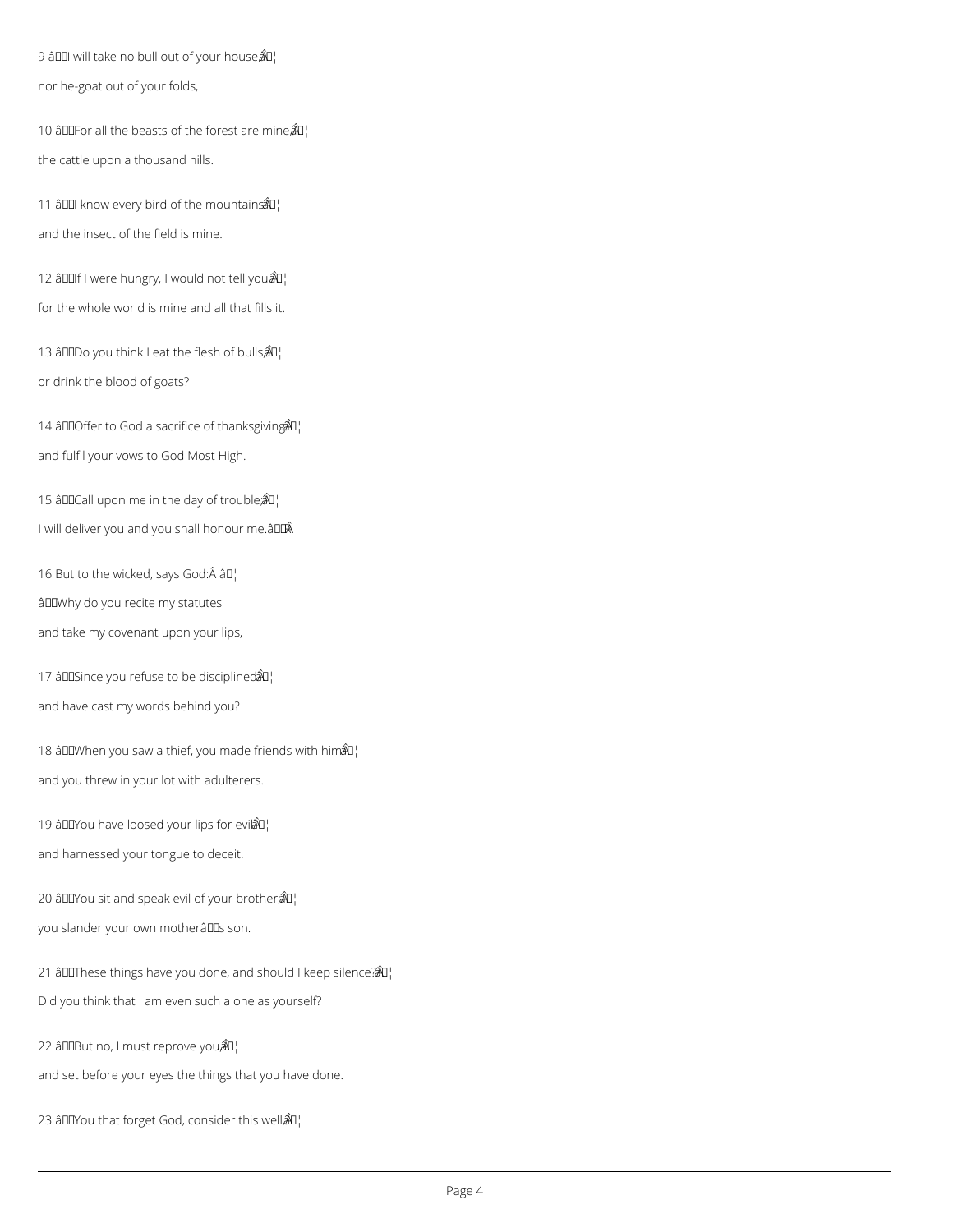lest I tear you apart and there is none to deliver you.

24 âDDWhoever offers me the sacrifice of thanksgiving honours me $\mathbb{A}^1$ 

and to those who keep my way

will I show the salvation of God.âDD

Refrain: Offer to God a sacrifice of thanksgiving.

#### Mighty God,

dwelling in unapproachable light,

forgive our vain attempts to appease you,

and show us your full salvation

in Jesus Christ your Son our Lord.

## **Psalm 149**

Refrain: Sound praises to the Lord, all the earth.

1 Alleluia.

O sing to the Lord a new song; $\hat{A}$   $\hat{a}$  $\Gamma$ 

sing his praise in the congregation of the faithful.

2 Let Israel rejoice in their maker; $\hat{A}$  â $\Box$ 

let the children of Zion be joyful in their king.

3 Let them praise his name in the dance; $\hat{A}$  âll

let them sing praise to him with timbrel and lyre.

4 For the Lord has pleasure in his people $\hat{A}$  âll and adorns the poor with salvation. $\hat{A}$  R

5 Let the faithful be joyful in glory; $\hat{A}$  â $\Box$ 

let them rejoice in their ranks,

6 With the praises of God in their mouths  $\hat{A}$   $\hat{a}$  $\Gamma$ 

and a two-edged sword in their hands;

7 To execute vengeance on the nations $\hat{A}$  âll

and punishment on the peoples;

8 To bind their kings in chains $\hat{A}$  â $I$ <sup>1</sup>

and their nobles with fetters of iron;

9 To execute on them the judgement decreed: $\hat{A}$   $\hat{a}$  $\Gamma$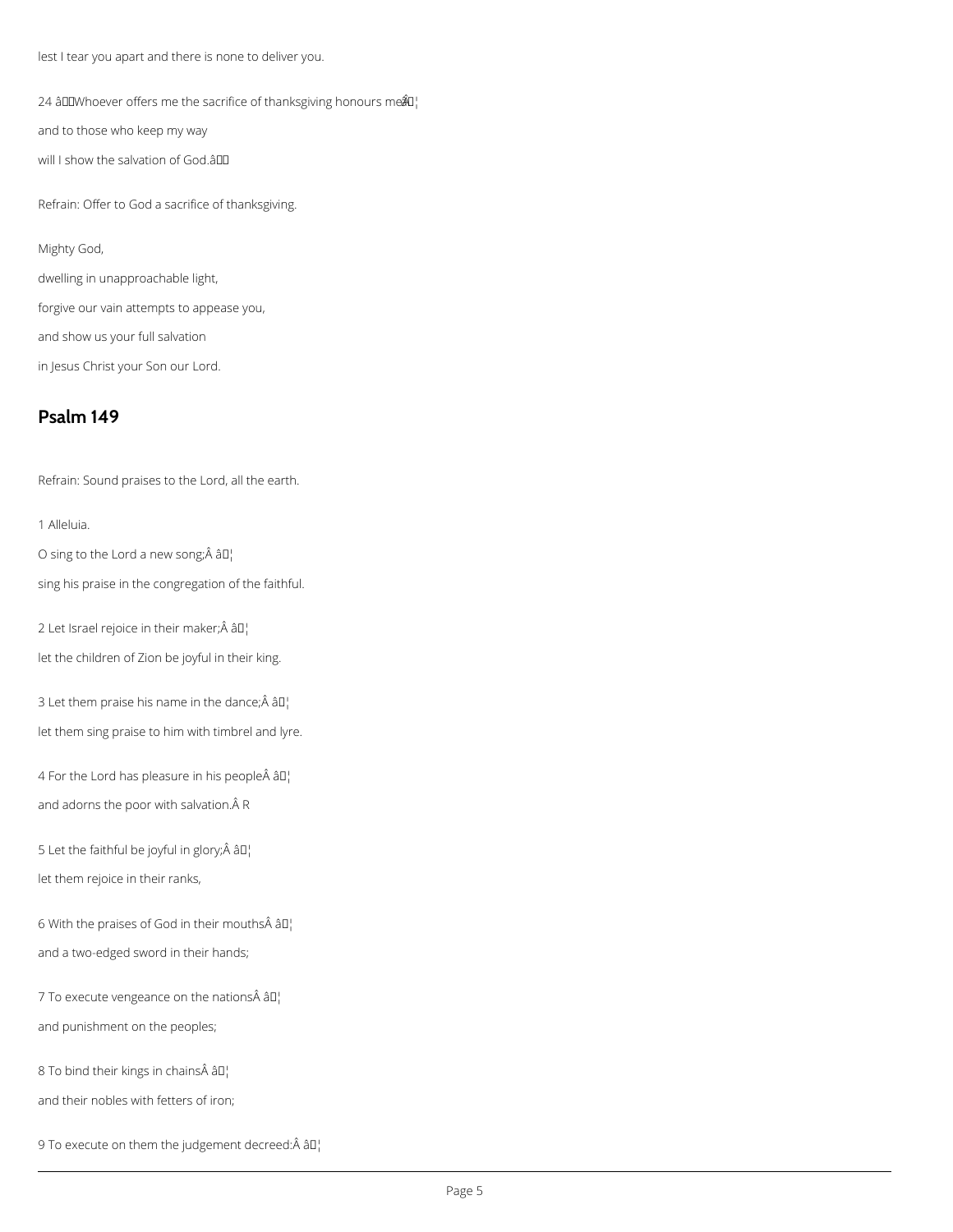such honour have all his faithful servants.

#### Alleluia.

Refrain: Sound praises to the Lord, all the earth.

Glorious and redeeming God,

- give us hearts to praise you all our days
- and wills to reject the worldâlls deceits,
- that we may bind the evils of our age

and proclaim the good news of salvation

in Jesus Christ our Lord.

Each psalm or group of psalms may end with

AllGlory to the Father and to the Son

and to the Holy Spirit;

as it was in the beginning is now

and shall be for ever. Amen.

If there are two Scripture readings, the first may be read here, or both may be read after the canticle.

### **Ecclesiasticus 48.1-10**

Then Elijah arose, a prophet like fire,

 $\hat{A}$   $\hat{A}$   $\hat{A}$  and his word burned like a torch.

He brought a famine upon them,

 $\hat{A}$   $\hat{A}$   $\hat{A}$  and by his zeal he made them few in number.

By the word of the Lord he shut up the heavens,

 $\hat{A}$   $\hat{A}$  and also three times brought down fire.

How glorious you were, Elijah, in your wondrous deeds!

Â Â Whose glory is equal to yours?

You raised a corpse from death

 $\hat{A}$   $\hat{A}$   $\hat{A}$  and from Hades, by the word of the Most High.

You sent kings down to destruction,

 $\hat{A}$   $\hat{A}$   $\hat{A}$  and famous men, from their sickbeds.

You heard rebuke at Sinai

 $\hat{A}$   $\hat{A}$   $\hat{A}$  and judgements of vengeance at Horeb.

You anointed kings to inflict retribution,

 $\hat{A}$   $\hat{A}$  and prophets to succeed you.

You were taken up by a whirlwind of fire,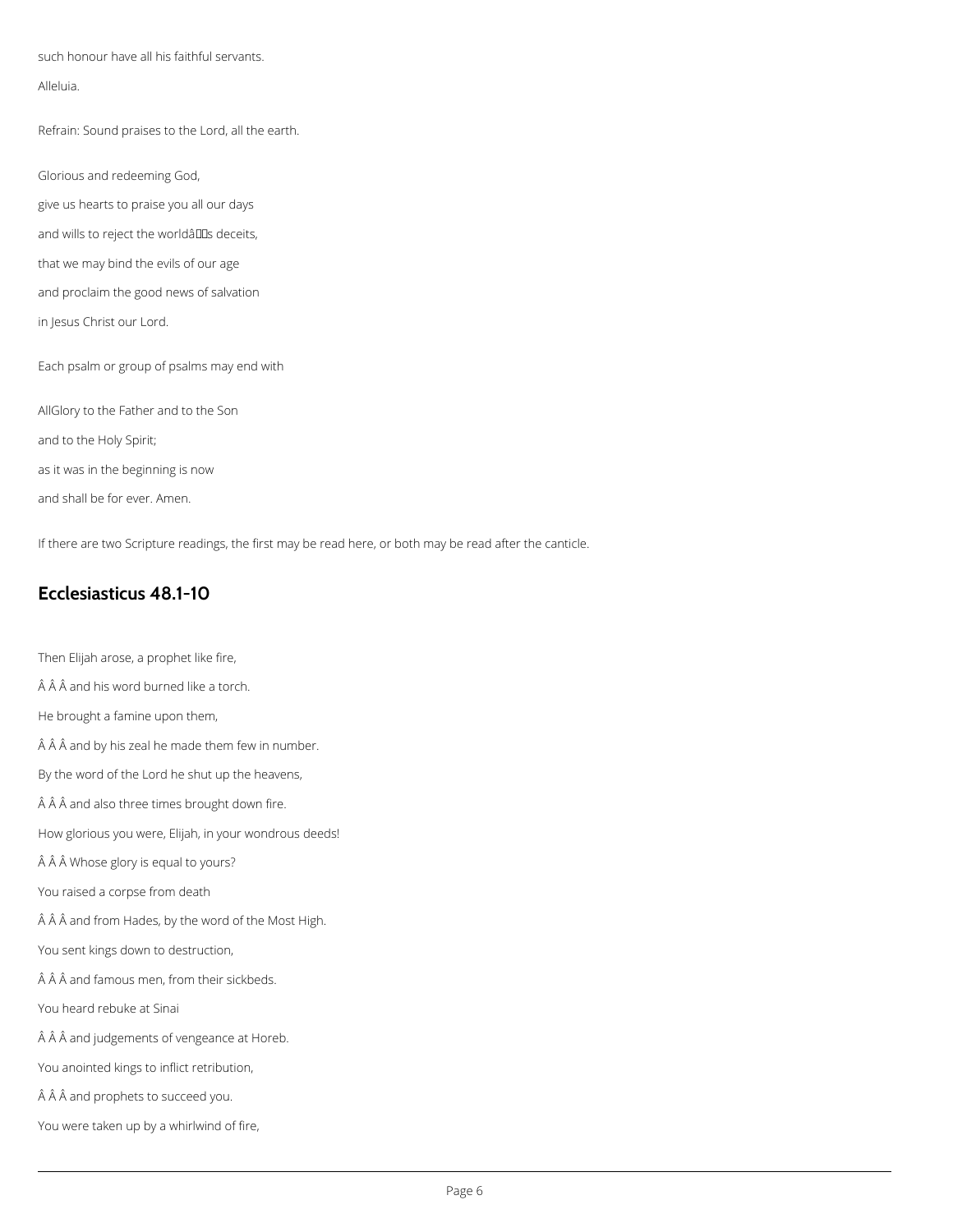$\hat{A}$   $\hat{A}$  in a chariot with horses of fire. At the appointed time, it is written, you are destined Â Â to calm the wrath of God before it breaks out in fury, to turn the hearts of parents to their children,  $\hat{A}$   $\hat{A}$   $\hat{A}$  and to restore the tribes of Jacob.

#### o[r Malachi](https://bible.oremus.org/?show_adj=no&vnum=no&fnote=no&version=nrsvae&passage=Malachi+3.1-6) 3.1-6

AlGod will feed his flock like a shepherd, and gather the lambs in his arms.

#### Canticle

The following, or another suitable canticle, may be said or sung

#### Refrain:

 $3See$ , the Lord God come $\hat{\mathbf{a}}^{\text{TM}}$  with might, and his arm rules for him.

 $4B$ ehold, his reward  $\tilde{a} s^{TM}$ with him, and his recompense before him.

5God will feed his flock li ke a shepherd, and gather the lambs in his arms;

 $6$ He will carry them in  $\hat{a}$  M<sup>il</sup>s breast,

1Go up to a high mountain,

herald of good tidinag<sup>ry</sup> to Zion;

lift up your voice with strength,

herald of good tidings to Jerusalem.

 $2$ Lift up your voice $\hat{a}$ <sup>T</sup><sup>+</sup> ear not;

say to the cities of Judah, †Behold your God!'

and gently lead those that are with young.

Isaiah 40. 9-11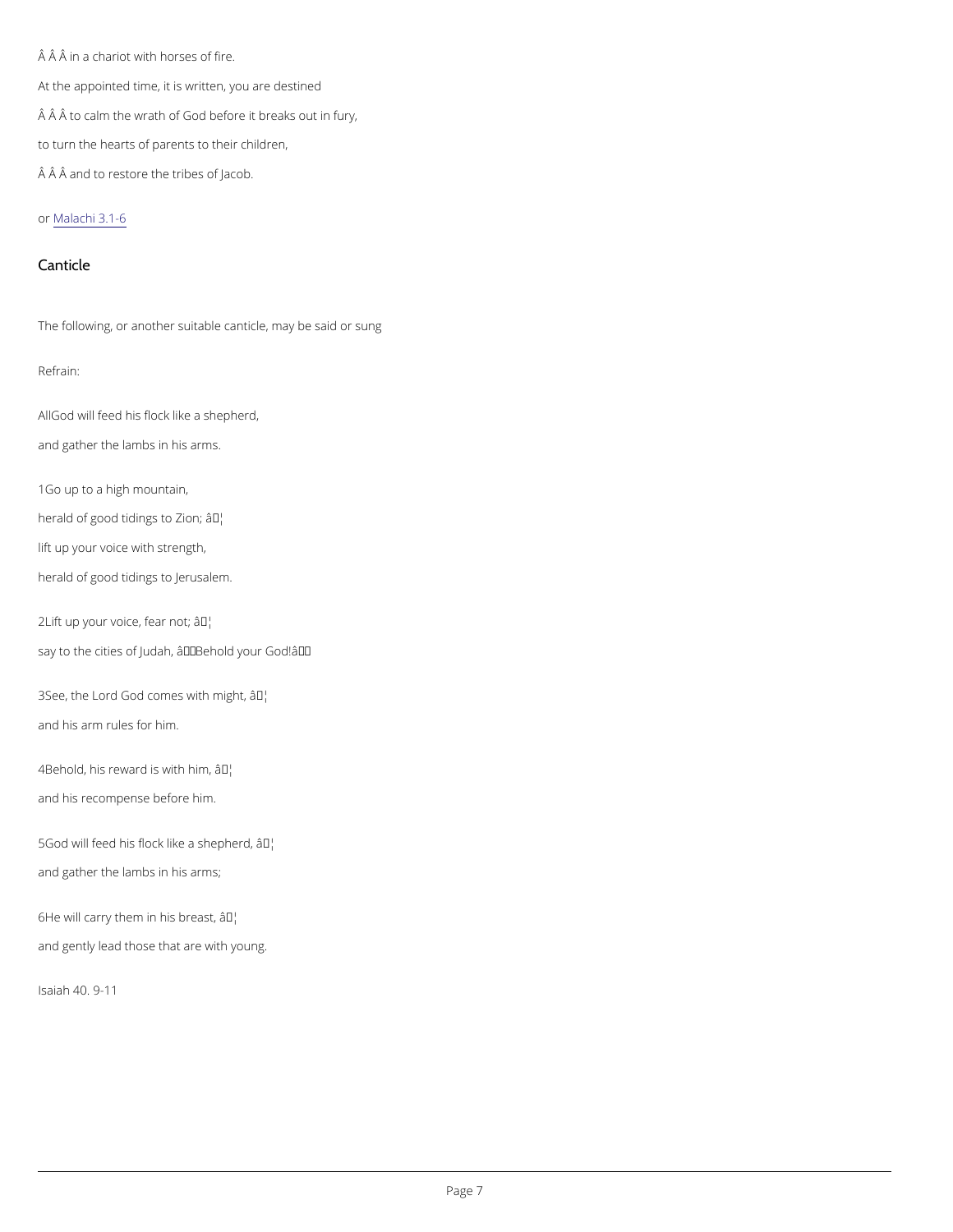AllGlory to the Father and to the Son

and to the Holy Spirit;

as it was in the beginning is now

and shall be for ever. Amen.

AllGod will feed his flock like a shepherd, and gather the lambs in his arms.

#### Scripture Reading

One or more readings appointed for the day are read.

The reading(s) may be followed by a time of silence.

### **Luke 3.1-17**

In the fifteenth year of the reign of Emperor Tiberius, when Pontius Pilate was governor of Judea, and Herod was ruler of Galilee, and his brother Philip ruler of the region of Ituraea and Trachonitis, and Lysanias ruler of Abilene, during the high-priesthood of Annas and Caiaphas, the word of God came to John son of Zechariah in the wilderness. He went into all the region around the Jordan, proclaiming a baptism of repentance for the forgiveness of sins, as it is written in the book of the words of the prophet Isaiah,  $\hat{a}$ IIThe voice of one crying out in the $\hat{A}$  wilderness: âDDPrepare the way of the Lord, Â Â make his paths straight. Every valley shall be filled,  $\hat{A}$   $\hat{A}$   $\hat{A}$  and every mountain and hill shall be made low, and the crooked shall be made straight,

 $\hat{A}$   $\hat{A}$   $\hat{A}$  and the rough ways made smooth;

John said to the crowds that came out to be baptized by him, âDDYou brood of vipers! Who warned you to flee from the wrath to come? Bear fruits worthy of repentance. Do not begin to say to yourselves, âDDWe have Abraham as our ancestorâDD; for I tell you, God is able from these stones to raise up children to Abraham. Even now the axe is lying at the root of the trees; every tree therefore that does not bear good fruit is cut down and thrown into the fire.â

And the crowds asked him, âDDWhat then should we do?âDD In reply he said to them, âDDWhoever has two coats must share with anyone who has none; and whoever h

food must do likewise.ând Even tax-collectors came to be baptized, and they asked him, ândTeacher, what should we do?ând He said to them, ândCollect no more than t

amount prescribed for you.âDD Soldiers also asked him, âDDAnd we, what should we do?âDD He said to them, âDDDo not extort money from anyone by threats or false accusation, and be satisfied with your wages.â

and all flesh shall see the salvation of God.ââ

As the people were filled with expectation, and all were questioning in their hearts concerning John, whether he might be the Messiah, John answered all of them

by saying, âDDI baptize you with water; but one who is more powerful than I is coming; I am not worthy to untie the thong of his sandals. He will baptize you with the

Holy Spirit and fire. His winnowing-fork is in his hand, to clear his threshing-floor and to gather the wheat into his granary; but the chaff he will burn with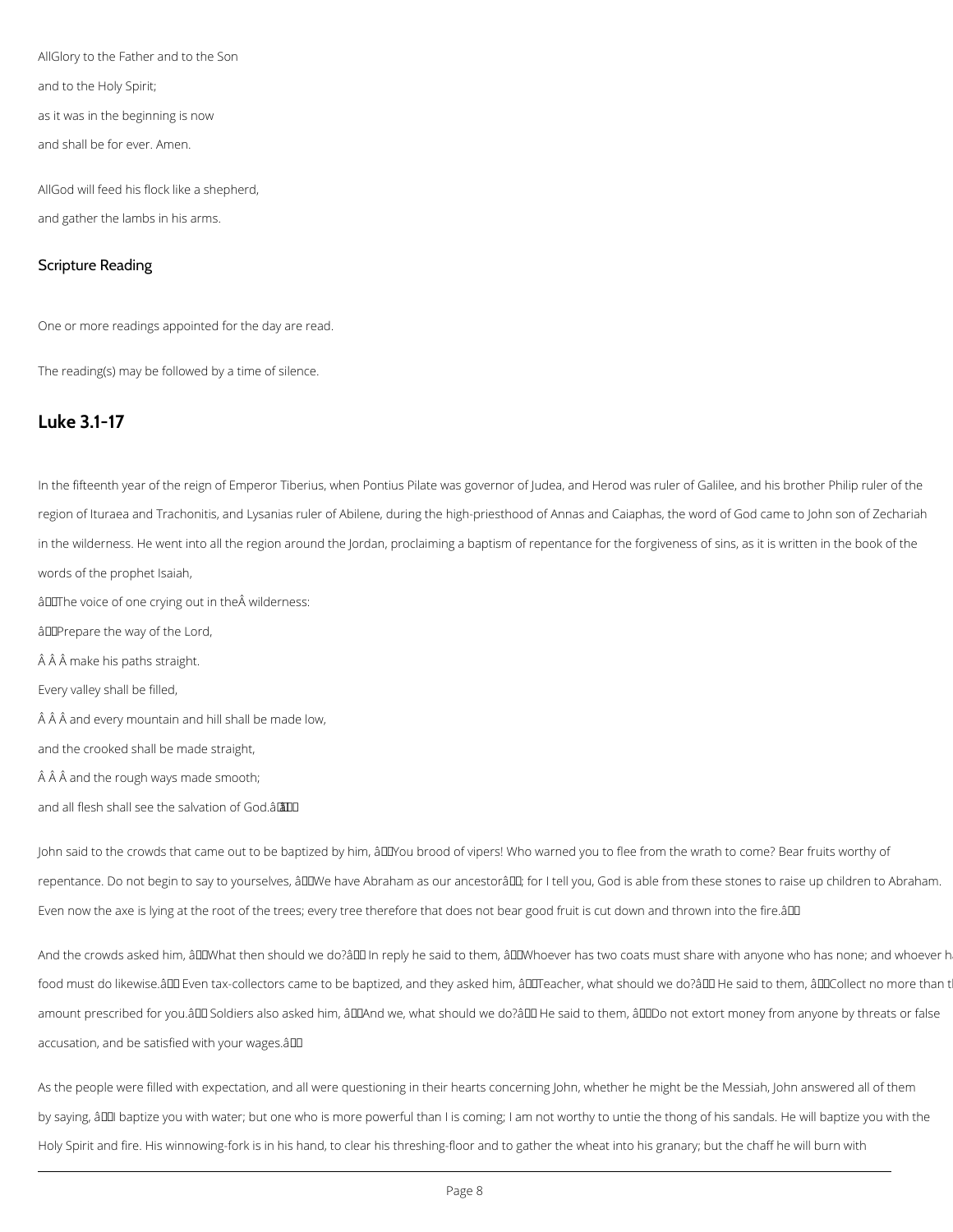unquenchable fire. â € ™

A suitable song or chant, or a responsory in this or another form, may follow Now it is time to awake out of sleep, Afflor the night is far spent and the day is at hand. Now is our salvation nearer than when we first believed, A flor the night is far spent. Let us therefore cast off the works of darkness and put on the armour of light, A flor the day is at hand. Put on the Lord Jesus Christ and make no provision for the flesh, Afflor the night is far spent and the day is at hand.

All Elizabeth, the wife of Zechariah, brought forth a son; he grew and became strong in spirit.

1Blessed be the Lord the  $\partial \mathcal{F}$ bd of Israel, who has come to his people and set them free.

 $2He$  has raised up for us a  $an$ Mghty Saviour, born of the house of his servant David.

3Through his holy prophets Godap<sup>th</sup>bmised of old to save us from our enemies,

from Romans 13

Gospel Canticle

The Benedictus (The Song of ZechariaAh)SoisngnoorfmRaeldy esnapitolp norm(payagbee 6s2a0)d

Refrain:

from the hands of all that hate us,

4To show mercy to oura  $\mathbb{A}^M$ n'cestors,

and to remember his holy covenant.

 $5$ This was the oath God swore to o $\hat{a}$  *T<sup>M</sup>* father Abraham:

to set us free from the hands of our enemies,

 $6$ Free to worship him wai $t$ <sup>h</sup>iout fear,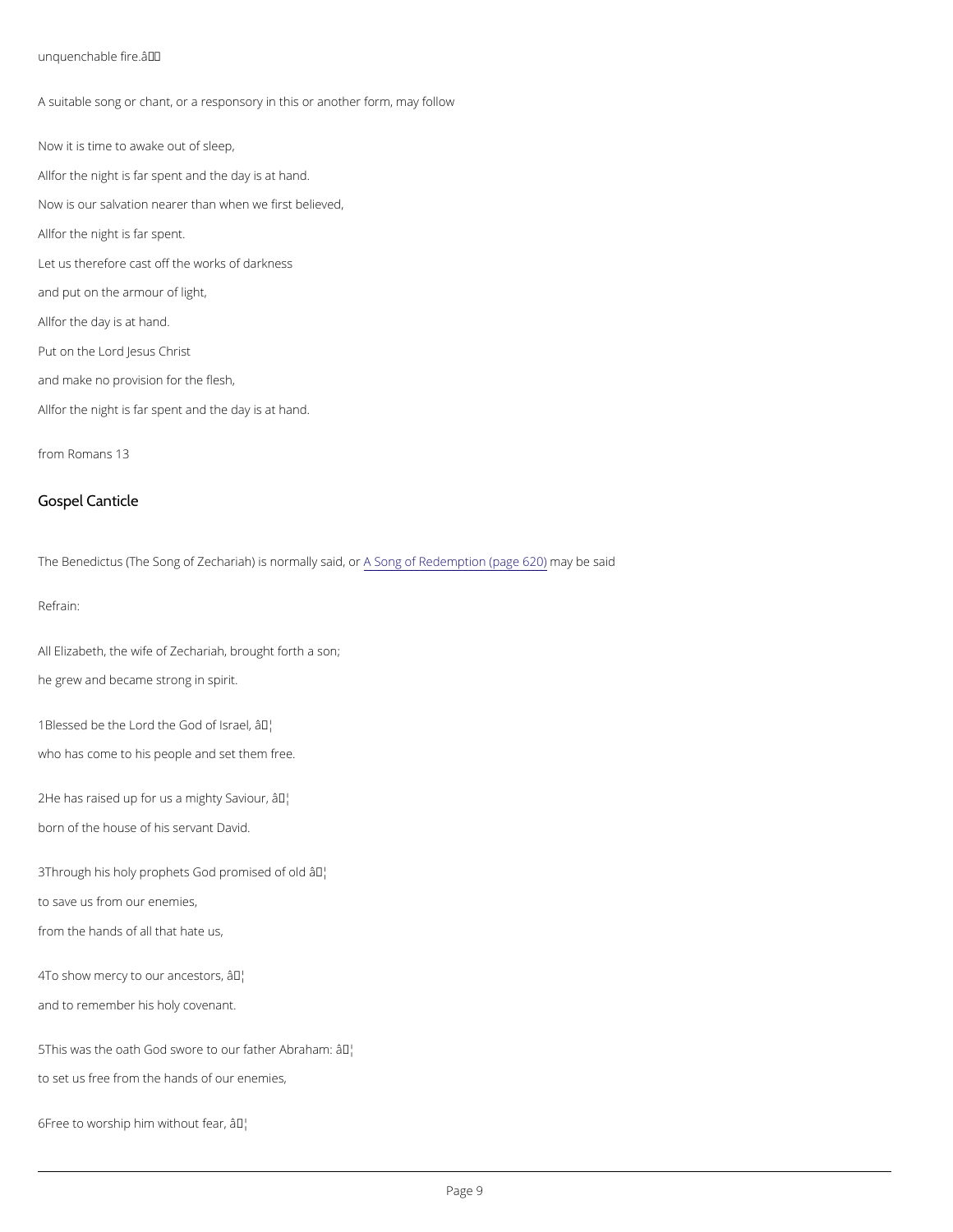holy and righteous in his sight

all the days of our life.

7And you, child, shall be called the prophet of the Most High, âll for you will go before the Lord to prepare his way,

8To give his people knowledge of salvation  $\partial D_i$ 

10To shine on those who dwell in darkness and the shadow of death,  $\partial I_1$ and to guide our feet into the way of peace.

by the forgiveness of all their sins.

9In the tender compassion of our God âD!

the dawn from on high shall break upon us,

Luke 1.68-79

AllGlory to the Father and to the Son

and to the Holy Spirit;

as it was in the beginning is now

and shall be for ever. Amen.

Refrain:

All Elizabeth, the wife of Zechariah, brought forth a son;

he grew and became strong in spirit.

## **Prayers**

Intercessions are offered

 $\hat{A}$  for the day and its tasks

 $\hat{A}$  for the world and its needs

 $\hat{A}$  for the Church and her life

These responses may be used

Lord, in your mercy

hear our prayer

(or)

Lord, hear us.

Lord, graciously hear us.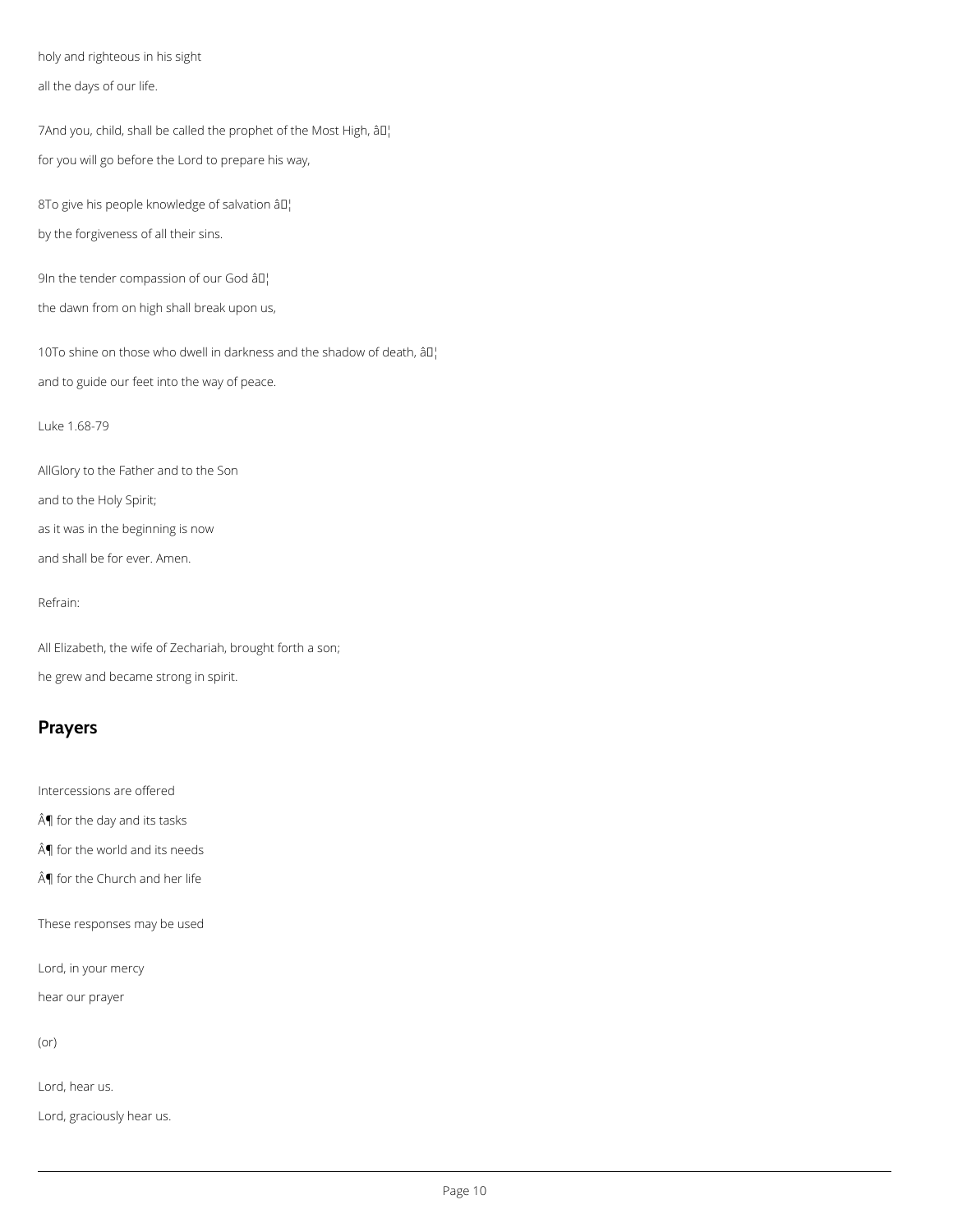Silence may be kept.

The Collect of the day is said

Almighty God,

by whose providence your servant John the Baptist

ÂÂÂÂÂ was wonderfully born,

and sent to prepare the way of your Son our Saviour

by the preaching of repentance:

lead us to repent according to his preaching

and, after his example,

constantly to speak the truth, boldly to rebuke vice,

and patiently to suffer for the truth's sake;

through Jesus Christ your Son our Lord,

who is alive and reigns with you,

in the unity of the Holy Spirit,

one God, now and for ever.

AllAmen.

The Lordâuls Prayer is said

Awaiting his coming in glory,

as our Saviour taught us, so we pray

AllOur Father in heaven,

hallowed be your name,

your kingdom come,

your will be done,

on earth as in heaven.

Give us today our daily bread.

Forgive us our sins

as we forgive those who sin against us.

Lead us not into temptation

but deliver us from evil.

For the kingdom, the power,

and the glory are yours

now and for ever.

Amen.

(or)